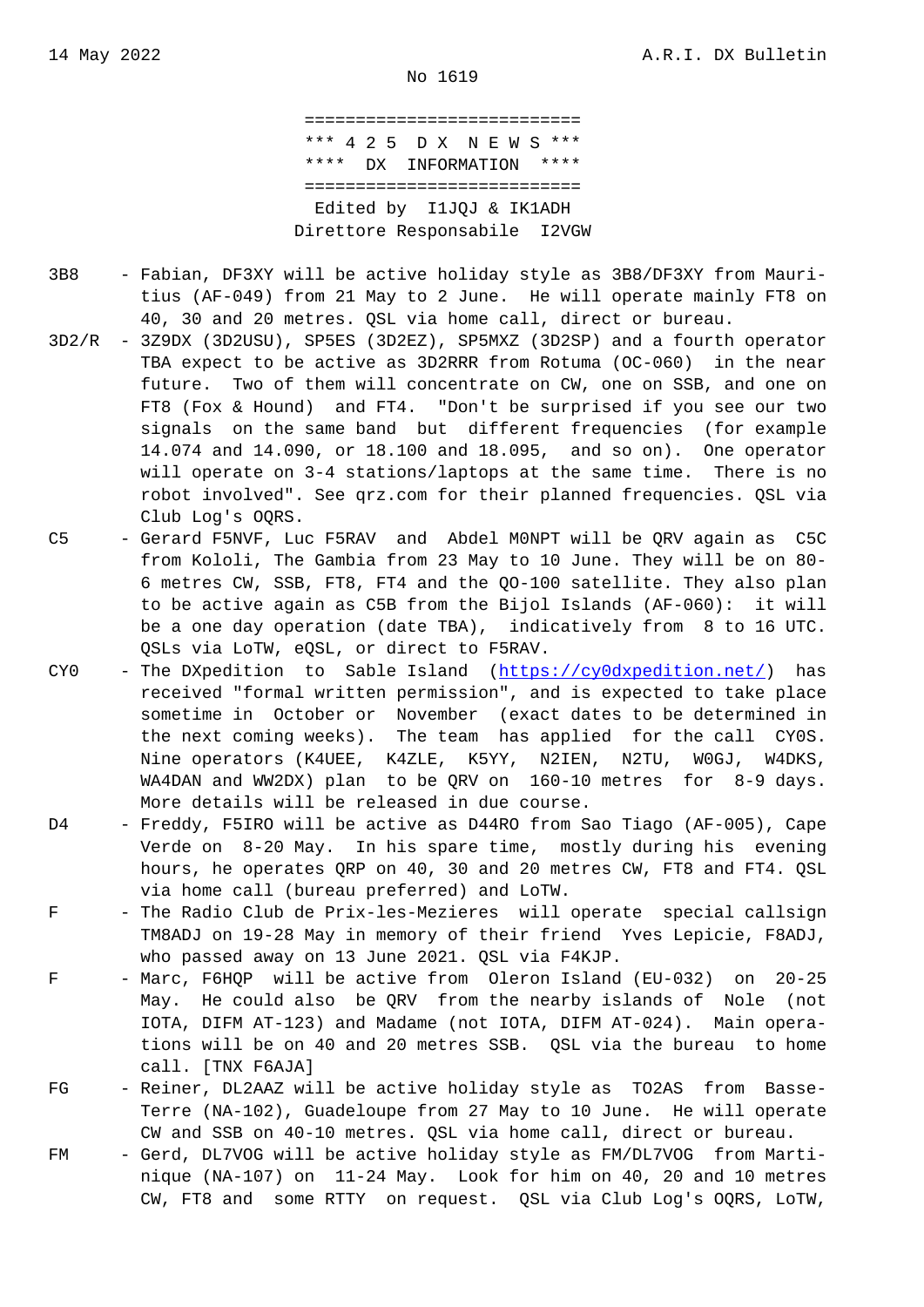- FM Marius, ON4RU will be active as FM/OQ3R from Martinique (NA-107) from 21 May to 4 June. He will operate CW only on 160-10m, and will participate in the CQ WW WPX CW Contest as TO3F. QSLs direct to ON4RU. [TNX NG3K]
- FT/X Arthur Perrin, FT4XW an electronic engineer currently stationed at Port-aux-Francais, Kerguelen Islands, until December [425DXN 1597] - "has found a location for his equipment and he still has to find a place to install his inverted V". [TNX Les Nouvelles DX].
- GM Bob, W7YAQ will be active holiday style as MM/W7YAQ from the Shet land Islands (EU-012) on 21-30 May, including the CQ WW WPX CW Contest. [TNX The Daily DX]
- HH Members of the Radio Club d'Haiti will be active as HH18MAI on 18- 23 May. The special callsign is for Flag Day, which commemorates the creation of the flag of Haiti (18 May 1803). QSL via Club Log's OQRS, or via N2OO.
- HS Champ, E21EIC and others (E20NKB, E22JTJ, E24OYI, E25KAE, E25OKO, E29TGW, HS2KYA, HS2UPR and HS3NBR) will be active as E20AX/p from Koh Samet (AS-107) starting around 10 UTC on 15 May until around 2 UTC on 17 May. They plan to operate SSB, CW and FT8 on 40-10 metres (also 80m, if space permits) with two or three stations. QSL via LoTW and E21EIC (all QSOs will be confirmed automatically via the bureau); logsearch and OQRS on Club Log.
- I The United Nations Global Service Centre ARC (4U1GSC) in Brindisi is active as 4U29MAY until 31 May. QSL via 9A2AA. The special call sign promotes the International Day of UN Peacekeepers (29 May). DXCC wise, it counts for Italy.
- JA Once again the ITU Japan Amateur Radio Club is operating special callsign 8J1ITU until 31 May to celebrate the World Telecommunica tion and Information Society Day (17 May) and the creation of the International Telecommunication Union. QSL via the bureau. Also taking part in the celebrations are A91WTIS from Bahrain on 11-17 May (QSL via EC6DX), and HZ1WTIS from Saudi Arabia on 13-17 May (QSL via LoTW).
- OH0 Keijo, OG5O (aka OH2OT and OG55W) and Raili, OH2HOD will be active as OH0/OG5O and OH0/OH2HOD from Lemland (grid square KO09cx), Aland Islands (EU-002) on 21-27 May. They will operate CW and digital modes on various bands, 60 and 6 metres included. QSLs via LoTW and Club Log's OQRS. [TNX NG3K]
- OZ Mike, DG5LAC will be active as OZ/DG5LAC from Romo Island (EU-125) on 15-27 May. He will operate SSB and FT8/FT4 on the HF bands. QSL via Club Log's OQRS, LoTW, or via home call.
- P4 John, W2GD will be active as P44W from Aruba (SA-036) on 24-31 May. Main activity will be during the CQ WW WPX CW Contest (28-29 May), with some spare time operations on 30, 17 and 12m outside the contest. QSL via LoTW, or direct to N2MM. [TNX NG3K]
- T8 T88HF, T88JH and T88SG will be active on various bands and modes from the Palau Radio Club (https://palau-radio-club.jimdofree.com/) on Koror Island (OC-009) on 13-17 May. QSL T88HF via JF1GHX (direct), LoTW and eQSL; QSL T88JH via JR3QFB, LoTW, Club Log's OQRS and eQSL; QSL T88SG via JK1SZX.
- V4 Bob, WX4G will be active ag[ain as V48A from St. Kitts \(NA-104\) o](https://palau-radio-club.jimdofree.com/)n 24-31 May. He will operate mainly CW, FT8 and FT4, and will take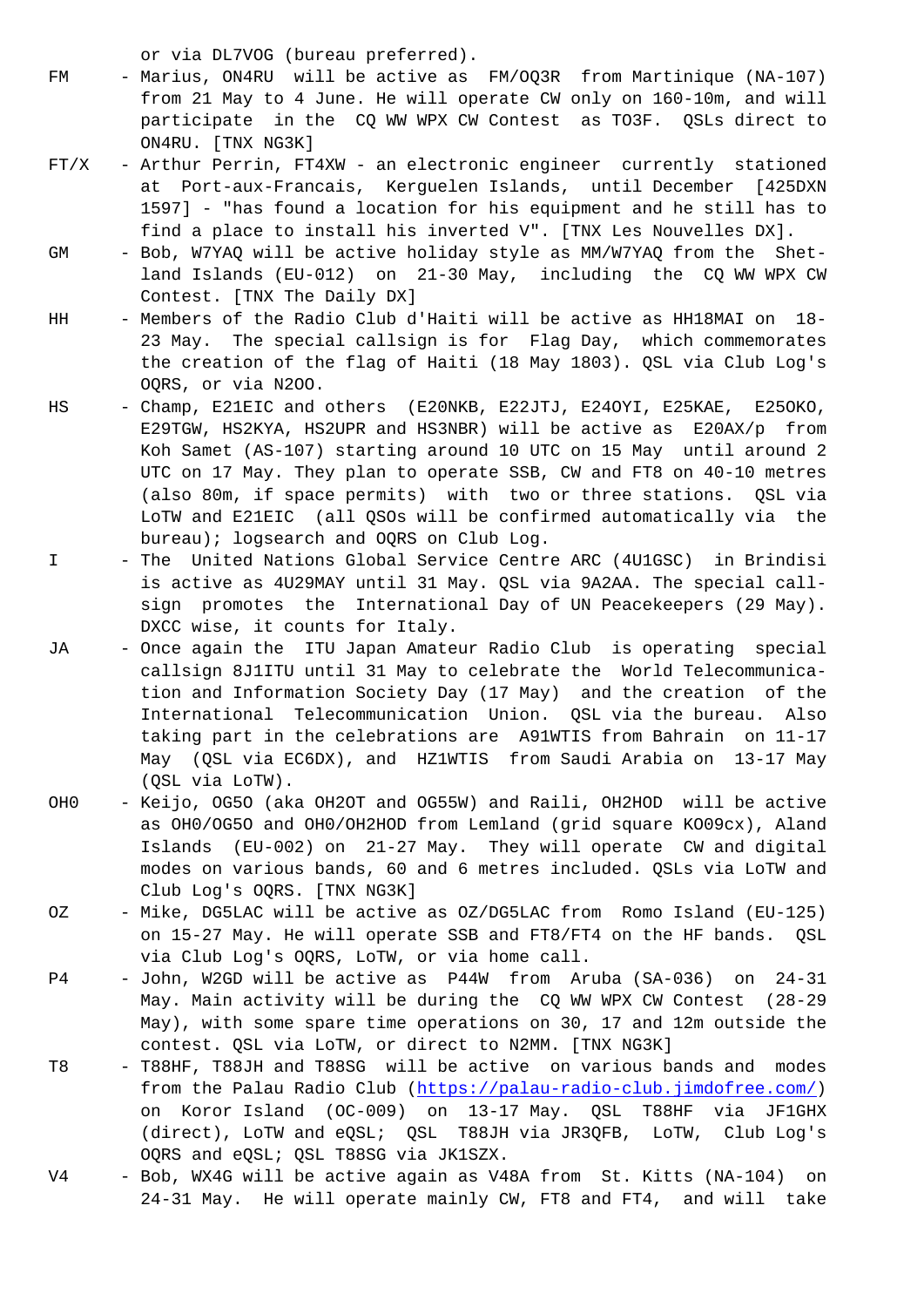eQSL, or WX4G.

- V7 Stewie, WV7MS is a newly licenced amateur who is employed as a firefighter on Kwajalein Atoll, Marshall Islands "for the foresee able future" [425DXN 1614]. Previously QRV as V7/WV7MS, as of 6 May he holds the callsign V73MS. He operates SSB on 15, 17 and 20m. QSL via eQSL and LoTW.
- W Bruce, K5TEN will be active again as K4D from Dog Island (NA-085) on 16-26 May. He will operate SSB, CW and FM on 40-6 metres. QSL direct to home call.
- Z6 Bodo, DF8DX will be active as Z68QQ from Gjilan, Kosovo on 23-30 May. He will participate in the CQ WW WPX CW Contest as Z66BCC along with DL2JRM. QSL Z68QQ via LoTW, Club Log's OQRS, or via DF8DX; QSL Z66BCC via DL2JRM.

 =========================== \*\*\* 4 2 5 D X N E W S \*\*\* \*\*\*\* GOOD TO KNOW ... \*\*\*\* =========================== Edited by I1JQJ & IK1ADH Direttore Responsabile I2VGW

Access to the main functions of www.425dxn.org is provided by the 425DXN App for Android. It is available on Google Play - free of charge, no ads. Enjoy!

425 DX NEWS MAGAZINE ---> The April 2022 issue is available for download at https://www.425dxn.org/. [TNX IZ3EBA]

4U1ITU ---> The International Amateur Radio Club's station at the ITU HQ in Geneva, is back on the air. "The operation is real and the station will be [on the air until 3 June"](https://www.425dxn.org/), Hans, PB2T reported on 11 May. "After a two year lock down, the ITU building in Geneva is back in business. Currently a series of meetings of Study Group 4 (satellites) and 5 (terrestrial and amateur) Working Parties takes place.

The two year lockdown has not been good for equipment and antennas. Lots of technical issues had/have to be solved. As it looks now (but we have to wait and see) 4U1ITU can operate on WARC bands with dipole fixed NW/SE and use the SteppIR on 40/20/15/10. A second radio is now being set up for 6 meters including FT8.

This activity will most likely be the last one before the reconstruction of the ITU building starting by the end of the year. The shack will be closed soon for several years. It is recommended to fill empty band slots now". QSL via Club Log's OQRS, or direct to IARC, P.O. Box 6, 1211 Geneva 20, Switzerland.

YOTA CONTEST 2022 ---> The first session of this year's YOTA Contest, organized by the IARU R1 Youth Working Group in cooperation with the Hungarian Amateur Radio Society (MRASZ), will take place on 21 May (0800-1959 UTC) on the five classic bands CW and SSB. Everyone can work everyone. Complete rules can be found on https://ham-yota.com/contest.

+ SILENT KEY + Franz Langer, DJ9ZB passed away on 7 May aged 80. First licensed in 1965, he [was an accomplished DXer w](https://ham-yota.com/contest)ith 340/366 and 338/346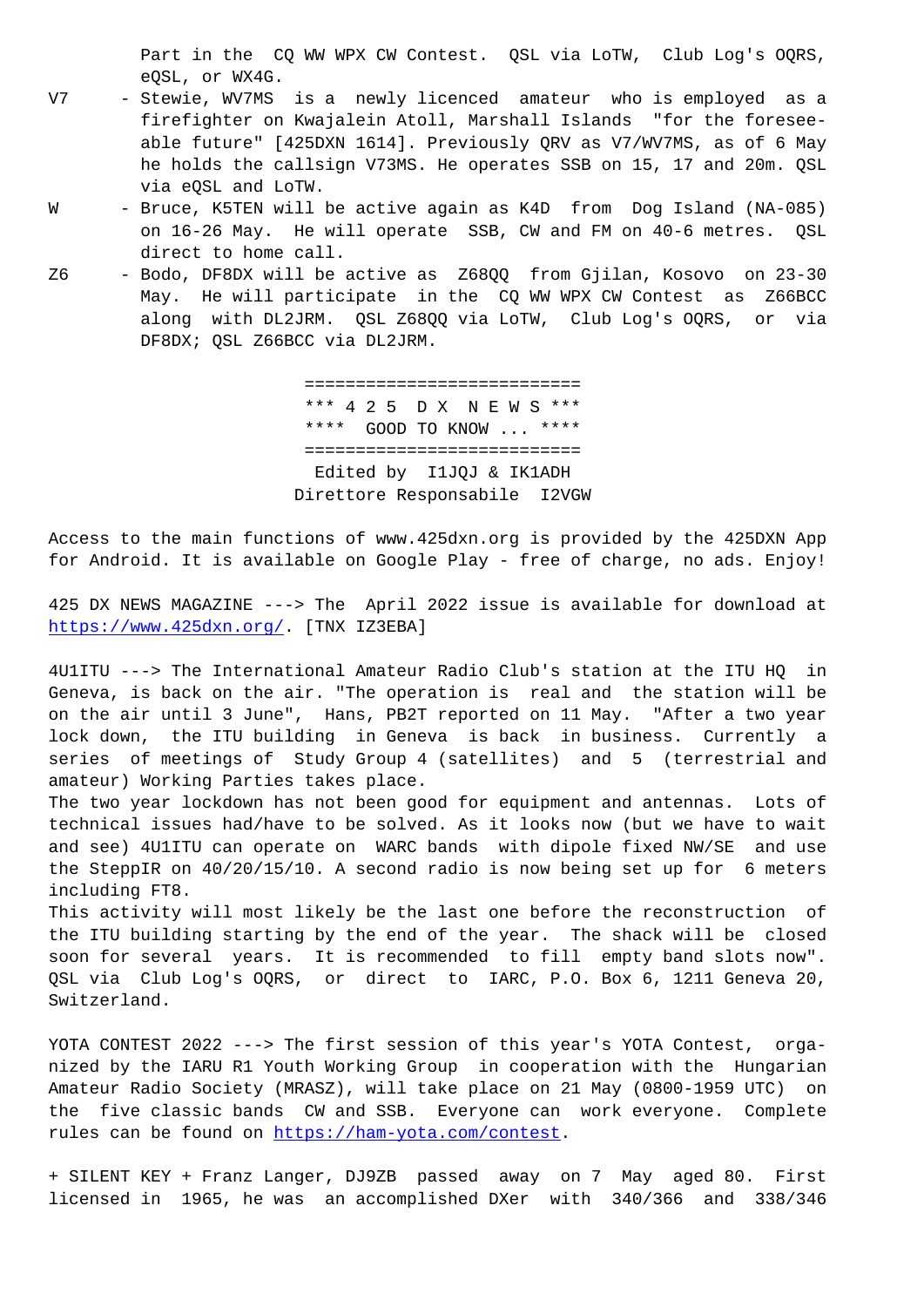ings, as well as 2700 DXCC Challenge points; in 1976 he gained the 5 Band DXCC, and in 1987 the 5 Band WAZ (200 Zones). Above all, he participated in countless DXpeditions, including VK9ZR (Mellish Reef and Willis Islands 1982), FO0XX (Clipperton 1985), PY0SK & PY0SR (St. Peter & St. Paul Rocks 1991), ET3DX & 9E2A (Ethiopia 1993), 3XA8DX (Guinea 1997), E30GA (Eritrea 1998), 6O1Z (Somalia 1999), J5Z (Guinea-Bissau 2000), 5U7Z (Niger 2000), XR0X (San Felix 2002), 3C0V (Annobon 2003), K7C (Kure 2005), 9U9Z (Burundi 2007), TN9Z (Congo 2007), 9X0Z (Rwanda 2008), K4M (Midway 2009), E30FB (Eritrea 2015), E31A (Eritrea 1993, 2017, 2018 and 2019), HK0NA (Malpelo 2012), PJ7E (Sint Maarten 2010), XZ1J (Myanmar 2013), XZ1A (Myanmar 2016), A5A (Bhutan 2016 and 2018), A50BOC (Bhutan 2019) - just to name a few. He also operated from Yemen (7O1A in 1996, which an unfortunate bureaucratic setback prevented from being acceptable for DXCC credit), as well as from the now Deleted DXCC Entities of the Yemen Arab Republic (4W1ZB in 1975), Abu Ail (OE6XG/A in 1979 and J20/A in 1980) and Southern Sudan (PA3CXC/ST0 in 1990). In 1982 Franz was inducted into the CQ DX Hall of Fame. A prolific author, he documented many of his DXpeditions in a series of books (https://www.blurb.co.uk/user/9zulub), and was especially renowned for his "DX World Guide" (four editions between 1988 and 2018). Franz was also a founding member and President of the German DX Foundation (1996-2021), a long t[ime Director of the International DX](https://www.blurb.co.uk/user/9zulub) Association (INDEXA), and the QSL manager for several stations.

QSLs received direct or through managers: 5A0YL, 5H3WX, 5R8AL, 5T5PA, 5Z4PA, 6Y5HN, 6Y6Y, 8P9AN, 8Q7WM, 9N7AA, 9V1VV, CP1XRM, CP4BT, CX5UA, D2EB, E21EIC, E51BQ, E51WL, EA8DED, EA9KB, EK1KE, EL2DT, EX0DX, HD1QRC90, JT1CO, JV1A, KH0/KC0W, LS2D, OH0SCA, OP20FENIKS, OX7AKT, PY0F, S01WS, S9OK, ST2NH, SV2RSG/A, SV9IOI, T47C, TI2YO, TL7M, TO1Q,TO6S, TR8CA, TZ1CE, V55Y, VK9DX, WH7T, WP4WW, XT2MAX, XV1X, YB9KA, YB9UA, YI1WWA, Z21ML.

----------------------------------------------------------------------------

\*\*\*\*\*\*\*\*\*\*\*\*\*\*\*\*\*\*\*\*\*\*\*\*\*\*\*\*\*\*\*\*\*\*\*\*\*\*\*\*\*\*\*\*\*\*\*\*\*\*\*\*\*\*\*\*\*\*\*\*\*\*\*\*\*\*\*\*\*\*\*\*\*\*\*\*

425 DX NEWS HOME PAGE: http://www.425dxn.org 425 DX NEWS MAGAZINE: http://www.425dxn.org/monthly

\*\*\*\*\*\*\*\*\*\*\*\*\*\*\*\*\*\*\*\*\*\*\*\*\*\*\*\*\*\*\*\*\*\*\*\*\*\*\*[\\*\\*\\*\\*\\*\\*\\*\\*\\*\\*\\*\\*\\*\\*\\*\\*\\*\\*\\*\\*\\*\\*\\*](http://www.425dxn.org)\*\*\*\*\*\*\*\*\*\*\*\*\*\*

 425 DX News is a free of [charge weekly bulletin](http://www.425dxn.org/monthly) edited by Mauro Pregliasco, I1JQJ and Valeria Pregliasco, IK1ADH

 Its contents may be used, reproduced and distributed in part or full provided that "425 DX News" or "425DXN" receive proper credit

 Contributors are invited to send their DX information to Mauro Pregliasco, I1JQJ (425dxn@alice.it) The deadline is 12 UTC on Fridays